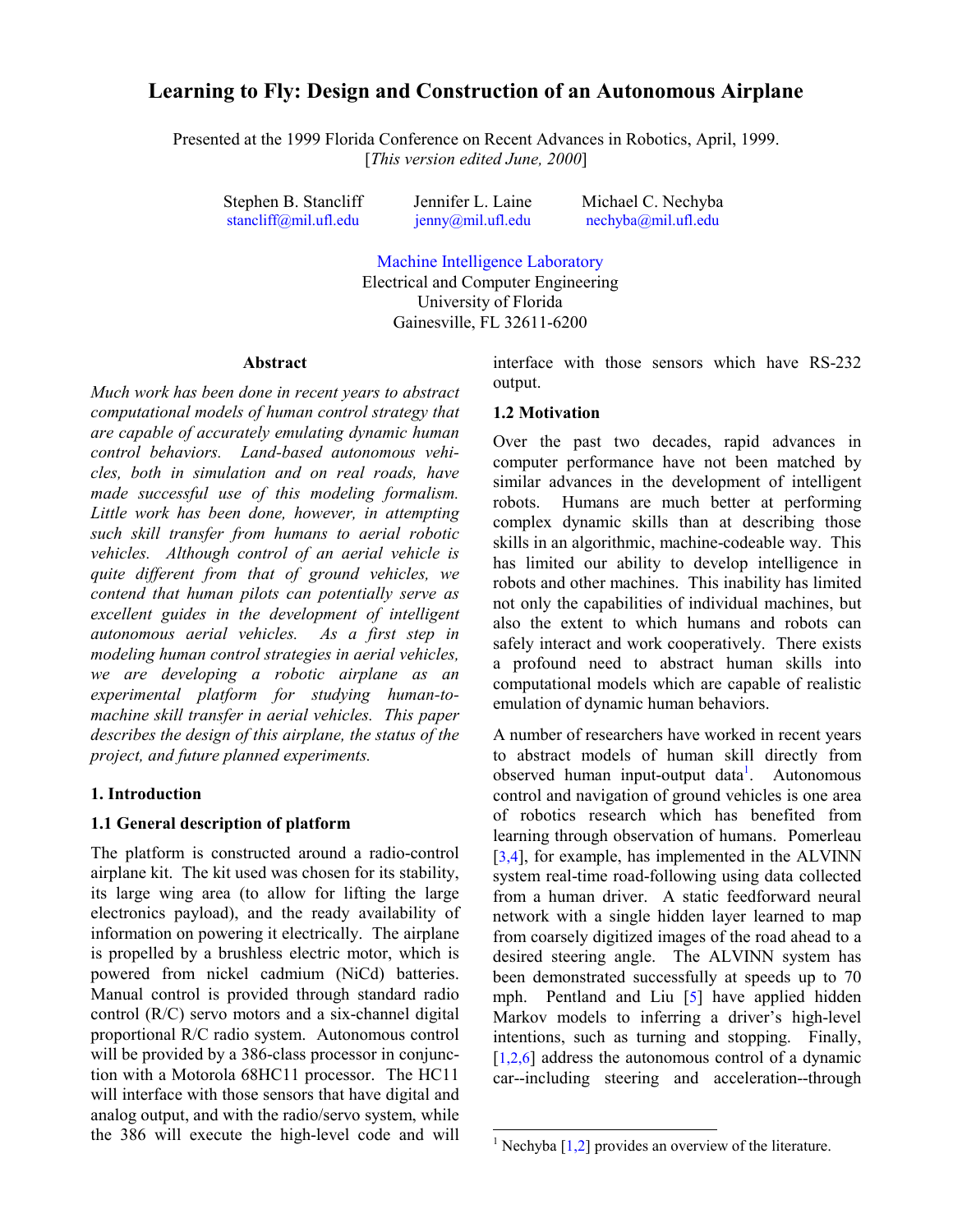observation and modeling of human driving using a driving simulator.

Surprisingly, little work has been done in using observation of human pilots to create intelligent autonomous aerial vehicles. Such vehicles could have application in a number of areas. Many of the activities that currently involve remotely piloted vehicles (RPVs) would benefit in some way from automation. In many applications, such as surveying, reconnaissance, and target acquisition, it may be possible to automate the entire mission. For other applications, where more sophisticated control is required, it may be that a human pilot is still required, but that the less complex parts of the mission can be automated. Adding intelligence to RPVs could reduce the amount of skill required of the human pilots, and could also allow one pilot to control multiple vehicles.

Although the control challenges in flying are quite different from those in driving, the basic paradigm of learning from humans is equally applicable. We therefore propose to extend to aerial vehicles some of the methods previously used for learning in ground vehicles. As a first step in this process, we are developing a robotic airplane as an experimental platform.

## **1.3 Project outline**

We have divided this project into three stages according to the level of autonomous behavior to be achieved: (1) The airplane will be able to fly straight and level, maintain a given heading, and make a turn to a new heading. (2) The airplane will be able to land and take off. (3) The airplane will be able to navigate to given map coordinates.

At the outset of the project, we set nine months and \$1000 as the time and budgetary constraints for stage one. In this paper, we describe what design choices these constraints forced, the resulting hardware and software configuration of the airplane, and the future goals for the project.

# **2. Platform Design**

## **2.1 Initial configuration**

The first design decision to be made was whether to use a fixed-wing or rotary-wing aircraft. Each type of platform has advantages and disadvantages for the missions envisioned. In general, a fixed-wing aircraft will have a greater payload-range, be more stable, and have fewer and simpler control mechanisms. Consequently, a fixed-wing aircraft requires a much less expensive radio system and less skill from the human operator. A rotary-wing aircraft, on the other hand, has the ability to hover (useful for photography and surveillance) and can operate from smaller landing areas. For the purposes of this research, the factors of cost, simplicity, stability, and payload are the most important, and they led us to choose a fixed wing platform.

The next design decision to be made was the type of powerplant to be used--an electric motor or an internal combustion engine. A few years ago this would not have required much thought, for it is only recently that motors have attained performance comparable with engines. The advantages of the electric motor include low vibration, lower long-term cost, absence of caustic fluids (fuel and exhaust), and low noise. The internal combustion engine offers the advantages of a well-known technology, greater payload-range, and lower initial cost.

The decision in this case was not clear-cut, but the desire to maintain simplicity and reliability led us to choose an electric powerplant, in order to avoid the design effort and weight required to shield the electronics from vibration and fluids. In addition, with the electric motor, the performance of the aircraft will improve in the future as battery technology improves.

Once the decision was made to use an electric motor, a choice had to be made between brushed and brushless motors. The brushless motors available for this application are much more efficient than the brushed motors available, they produce less electromagnetic interference (EMI), and they do not require the periodic rebuilding that brushed motors do, resulting in a lower long-term cost. Brushed motors, on the other hand, are both cheaper themselves, and also allow the use of simpler motorspeed controllers, resulting in a much lower startup cost. Again, avoiding interference with the computers was deemed the most important factor, and we chose to use a brushless motor.

A final initial configuration decision was the selection of battery technology. NiCd, nickel-metalhydride (NiMH), and lithium-ion  $(L<sup>+</sup>)$  technologies were considered. While the newer technologies provide a much greater energy density than NiCd, they are not capable of providing the high currents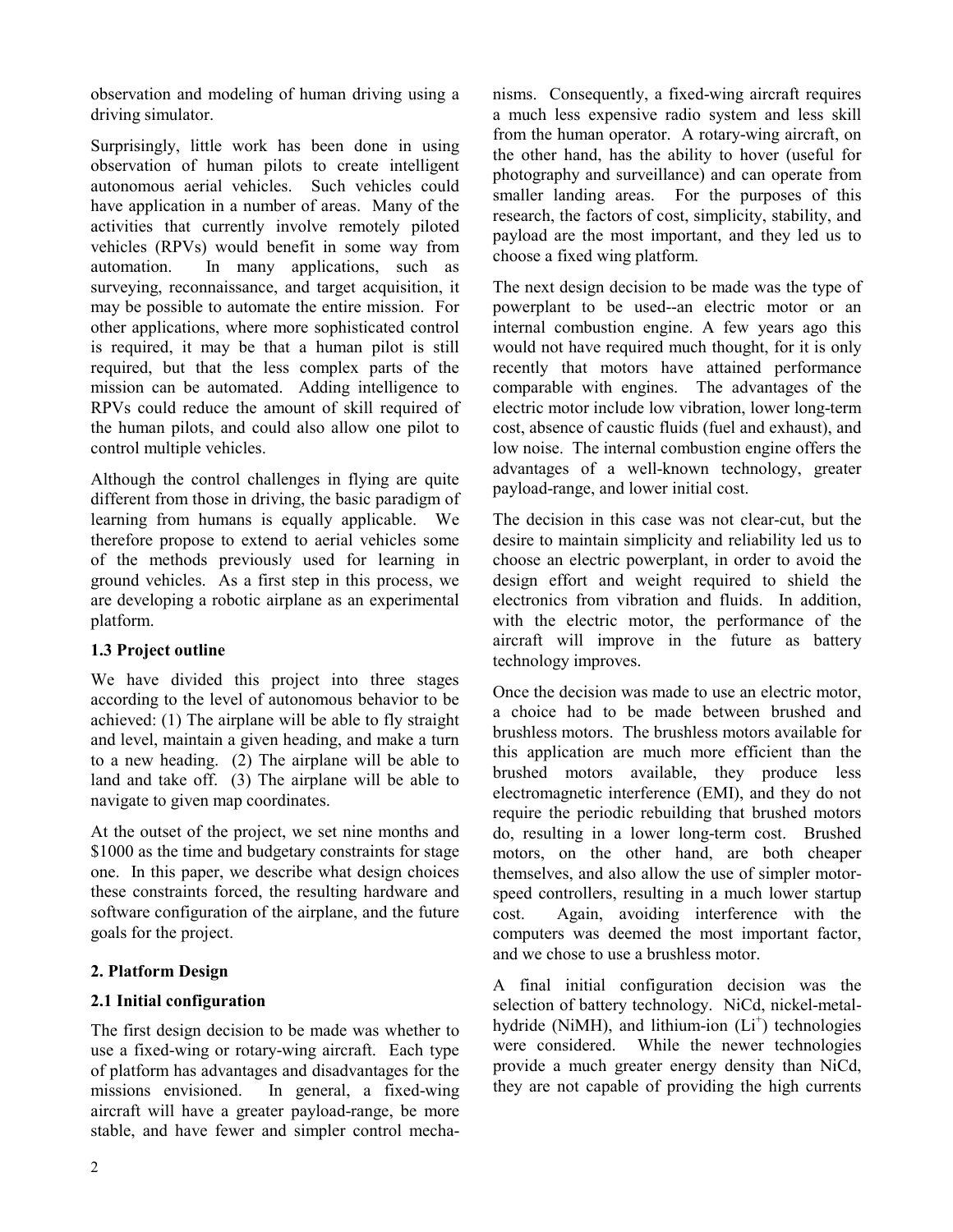(10-15  $C^2$ ) required by the motor. Therefore NiCd was the only option for powering the motor. The more advanced batteries would significantly reduce the weight of the battery packs required for the electronics, and we are seeking donations of NiMH or Li<sup>+</sup> batteries for this purpose.

At this point, we had a good estimate of the mission requirements, including the weights of the payload components. We chose to design for 3.5 lb of payload, which gave us plenty of room for error in our weight and power estimates, and also for future expansion of the sensor and computing capabilities. We also concluded that we required a time aloft of at least five minutes, to allow for sufficient data collection. Finally, we needed a stable, forgiving airframe.

Given these parameters, we sought the advice of experienced electric-model pilots about possible airframes to use. On the basis of their advice, we selected the Sig *Kadet Senior*. This airframe is well suited to the task with its large wing area  $(1150 \text{ in}^2)$ , roomy fuselage, and highly stable flight characteristics. The one significant drawback to this model is that, in comparison with other kits, it is somewhat challenging and time-consuming to build, with many parts needing to be cut and shaped, rather than being ready to assemble.

### **2.2 Drivetrain design**

Once the airframe was chosen, the drivetrain could be designed. The primary goals of this design process were: (1) to provide enough power to maintain flight; (2) to provide enough energy to fly for a given period of time, and (3) to minimize energy losses.

Several more-or-less scientific methods exist in the electric R/C community for sizing motors and batteries. Preliminary calculations indicated that the various methods produce similar results. The method we used was a combination of the method outlined by Orme [[7\]](#page-5-0) and the instructions included with the software MotoCalc [[8\]](#page-5-0), which is a design tool that simplifies the repetitive calculations involved.

As the first step of the design process, we estimated the number of sub-C size NiCd cells required. Orme [[7\]](#page-5-0) has a rule-of-thumb that a large, slow, trainertype aircraft needs one cell per  $50$  in<sup>2</sup> of wing area.

This rule-of-thumb results in a wing loading of about 20 oz/ $ft^2$ . Applying this rule to our airframe gave us a requirement of about 24 cells (28.8 V).

Using this approximate cell count, we were able to select several motors for evaluation, based on their voltage ratings. Preference was given to motors which had been flown by others in the *Kadet Senior*.

Design from this point was performed with the MotoCalc program. MotoCalc includes a database of common motors, motor controllers, batteries, and airframes. It uses this information to calculate power usage, efficiencies, and flight envelope. All of the motors and controllers we considered were found in the MotoCalc database. We used 24 sub-C NiCd batteries for the preliminary design, since specific batteries had not yet been chosen. The current design uses five 6 V camcorder batteries, which is equivalent in voltage to 25 sub-C cells. Our airframe was not in the database, but we were able to estimate the unknown aerodynamic data from similar airframes in the database. These estimates were later refined by measurement of related aircraft dimensions. We incorporated the weight of the payload by including it in the empty weight of the airframe.



**Figure 1 - Motor Efficiency**

The first step in design with MotoCalc was to determine the most efficient current for a given motor and number of cells. The program does this by calculating the losses in the motor and wiring at various currents. For the motor we ended up choosing (Aveox 1406/4YSE), the peak motor efficiency with 25 cells occurs at about 18 A (Figure 1) and is about 89%. The efficiency is greater than 88% for currents from 14 A to 25 A (a characteristic typical of brushless motors), giving us plenty of

 $\overline{a}$ 

 $2^2$  C is the one-hour current capacity of the cell.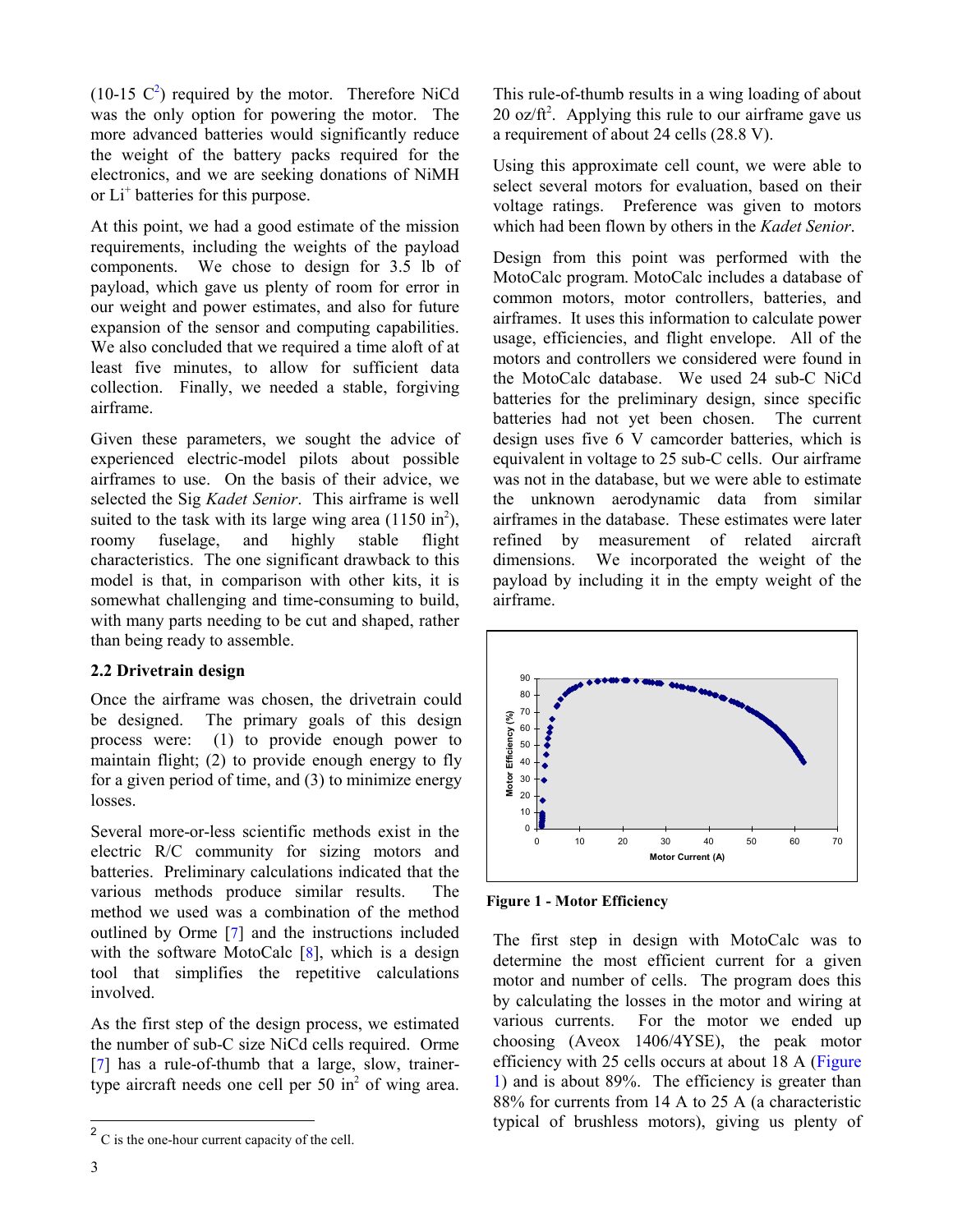leeway in the selection of propeller, cells, and gearbox.

At the desired current of 18 A, the motor will turn at about 33,000 rpm. The propeller should usually spin at 6,000-12,000 rpm at full throttle, so a gearbox was needed. A gearbox with a ratio of 3.69:1 was selected. The calculations were repeated with this gearbox ratio, and for a range of propeller sizes (Figure 2). The two propeller sizes which came closest to the desired current, while being able to maintain flight, were  $11x7<sup>3</sup>$  and  $12x6$ .



**Figure 2 - Propeller Selection**

Performance predictions for the two selected propeller sizes are given in Table 1. By comparing initial rates of climb and flight durations, it is apparent that the 11x7 propeller will provide greater power for a shorter period of time.

| rabit i ropenci          | per ioi manee |               |
|--------------------------|---------------|---------------|
| Propeller size           | $11 \times 7$ | $12 \times 6$ |
| Motor current $(A)$      | 18.6          | 20.6          |
| Motor efficiency $(\% )$ | 89.0          | 88.9          |
| Prop speed (rpm)         | 8,853         | 8,489         |
| Stall speed (mph)        | 21            | 21            |
| Max. level speed (mph)   | 43            | 41            |
| Rate of climb (fpm)      | 359           | 342           |
| Duration (min)           | 14:26         | 16:41         |

| Table 1 - Propeller performance |
|---------------------------------|
|---------------------------------|

The flight durations given in Table 1 are upper limits, and cannot be achieved in reality. They are based on level flight at a partial-throttle setting (in this case about 89%), and therefore do not account for the energy required for takeoff and climb to altitude. The worst-case duration, based on constant 100% throttle, was also calculated, and is about four minutes for each propeller. It is therefore reasonable to assume that we will be able to achieve flight durations of 5-10 minutes.

As a confirmation of the MotoCalc predictions, hand calculations were performed for a few of the propeller-motor-gearbox combinations, and the results were in close agreement with the MotoCalc results. In addition, the design has been revisited as we have obtained more accurate component data, and the design predictions have remained very stable as the design has solidified, giving us confidence that the platform will provide the performance that we require.

## **3. Intelligent Systems Design**

### **3.1 Sensors**

One of the benefits of using a controller which learns from a human is a reduction in the engineering effort required to characterize the system being controlled. The system designer does not require a highly detailed understanding of the dynamics of the system being controlled or of the sensors and actuators. It is not necessary to have explicit relationships between inputs and outputs, only a general idea of what inputs contribute to the outputs. As long as the inputs are sufficient, the neural network can determine which are necessary. From this standpoint, it is desirable to have as many sensor inputs as possible. On the other hand, with an aerial platform it is necessary to limit the number and type of sensors in order to maintain low weight.

For stage one, we are implementing the following sensor suite: (1) a compass, (2) a two-axis tilt sensor, (3) an altimeter, and (4) an airspeed sensor. We expect that these sensors will be sufficient to allow the system to maintain level flight on a given heading, and to make a turn to a new heading, which satisfies the stage one goals.

For heading detection, we plan to use the Honeywell HMR3000 Electronic Compass Module. This module provides an RS-232 output of heading, pitch, and roll. The heading is electronically compensated for pitch and roll angles of up to 45°.

We have constructed a tilt sensor using the Analog Devices  $ADXL202$  dual-axis  $\pm 2g$  accelerometer. The tilt sensor provides a duty-cycle-modulated output signal where the duty cycle is proportional to tilt angle. Details of the construction of this tilt sensor can be found in the ADXL202 data sheet [[9\]](#page-5-0).

-

 $3$  diameter (in) x pitch (in)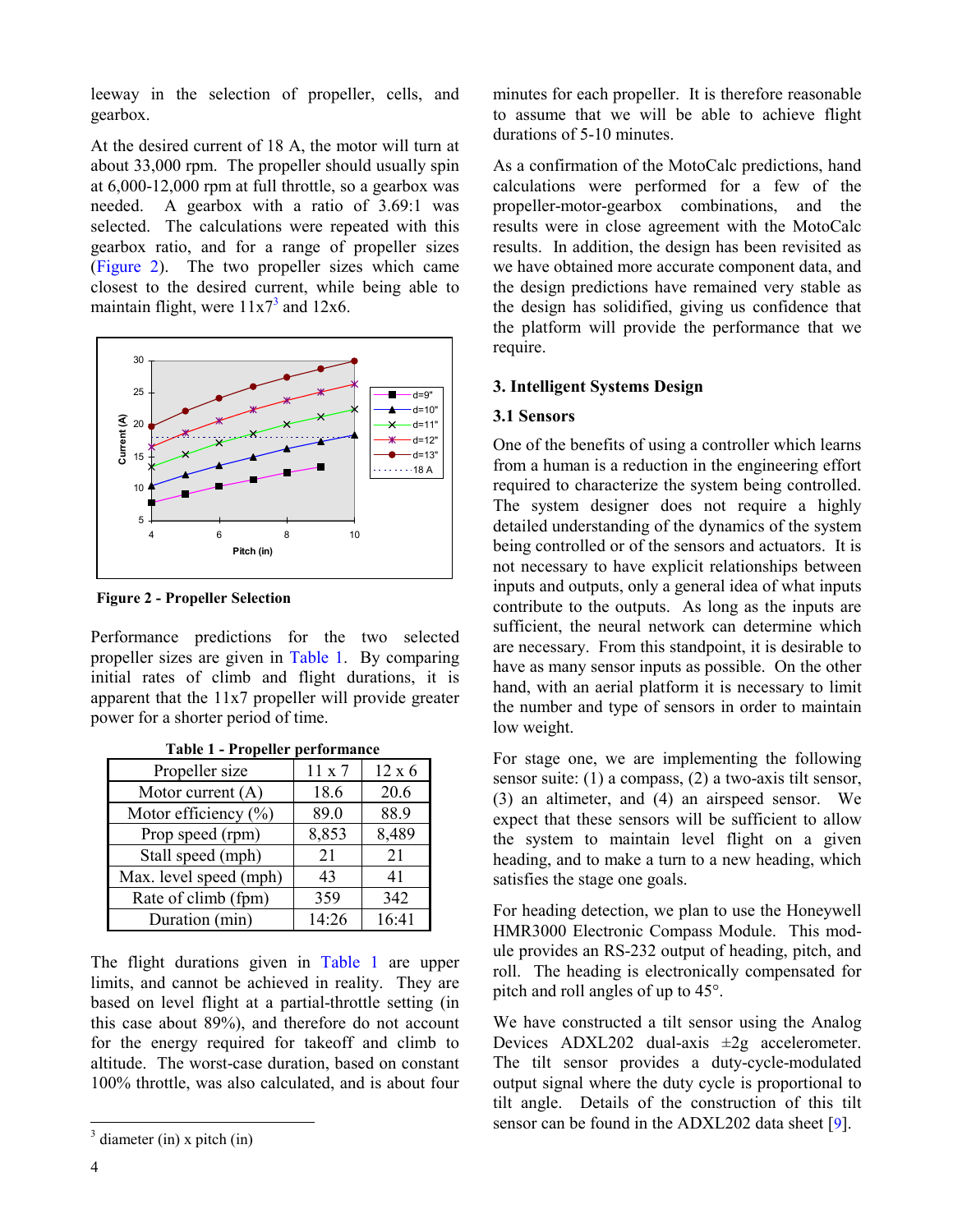We have designed an altimeter using the Motorola ASB210 pressure sensor module. This sensor detects 0-10 in-H<sub>2</sub>O differential pressure and provides an analog voltage output. One port will be sealed before takeoff, and the differential pressure measurement will then be proportional to altitude. We expect altitude resolution of about 7 ft using this method with the HC11. We may be able to obtain better resolution by using a separate analog to digital converter.

Obtaining or constructing a small inexpensive airspeed sensor has proven to be a great challenge. We hope to use another Motorola ASB210 differential pressure sensor with a pitot-static tube, but have not been able to find an appropriate tube. Another possibility is to use a turbine-type windspeed sensor removed from a handheld unit.

### **3.2 Onboard computing and control**

We plan to have two onboard computers, a microcontroller to handle sensor input and control output, and a more sophisticated primary computer to implement the intelligent control .

The primary design criteria for the higher-level computer are: (1) small size and weight, (2) low power consumption, (3) a large amount of RAM (to store training data), and (4) multiple serial ports (to connect to sensors, the microcontroller, and a host terminal). In addition, a hard drive interface is desirable, since the platform will eventually employ vision, requiring significant data storage.

For the primary computer, we have chosen a 386 class processor on a PC/104 format board. The PC/104 format provides all of the features usually found on a desktop computer on a 3.6" x 3.8" board, often weighing less than 4 oz. It also provides a standard bus for easy connection of expansion boards. We have chosen to use a 386 processor rather than a 486 or Pentium since it uses less power, saving battery weight, and is also much cheaper. A 386 is sufficient for the current needs, although a more powerful computer may be necessary in the future for image processing.

The secondary computer will be a Motorola 68HC11 microcontroller on a Mekatronix MSCC11 singlechip board. This board was designed in the Machine Intelligence Laboratory (MIL), and many of our robots use it as their primary controller. The code that will run on the HC11 is readily adapted from existing code. All sensor and input data except for the compass will be captured by this board. This board will coordinate with the main processor through a serial link. A Mekatronix MB2325 serial board will provide an RS-232 interface to the MSCC11.

In an aerial vehicle, safety of the vehicle and of nearby property and people is an important concern. It is necessary to maintain positive control at all times. Knowing that we are likely to have flaws in the computer controller at some point, we have designed a control-multiplexing system which allows a human safety pilot to take over control at any time. This system uses one channel on the radio to toggle between computer control and human control. The multiplexing system is independent of the computers and computer battery so that in the event of a computer or power failure, the human pilot may still take control of the aircraft.

### **3.3 Software design**

In previous work  $[1,2,6]$ , we have successfully modeled human control strategies (HCS) in the driving domain. We have, for example, successfully learned human driving behaviors in a driving simulator. We expect that much of that work will transfer readily to the flying domain.

Broadly speaking, all control can be classified as either continuous or discontinuous. In the driving domain, for example, steering varies continuously with sensor inputs, while acceleration varies discontinuously with sensor inputs, because of the switching between the gas and brake pedals. We have previously found that continuous human control can be modeled well through cascade neural networks, which are powerful nonlinear function approximators which offer several advantages over more traditional neural network architectures: (1) the network architecture is not fixed prior to learning, but rather adapts as a function of learning  $[10]$ ; (2) hidden units in the neural network can assume variable activation functions [\[11\]](#page-5-0); and (3) the weights in the neural network are trained through the fast-converging node-decoupled extended Kalman filter  $[11]$ . The flexibility of these cascade networks is ideal for HCS modeling, since few *a priori* assumptions are made about the underlying structure of the human controller.

Discontinuous human control can only be poorly approximated through a continuous learning formalism [\[2\]](#page-5-0). Therefore, we have developed a statistical, Markovian discontinuous learning